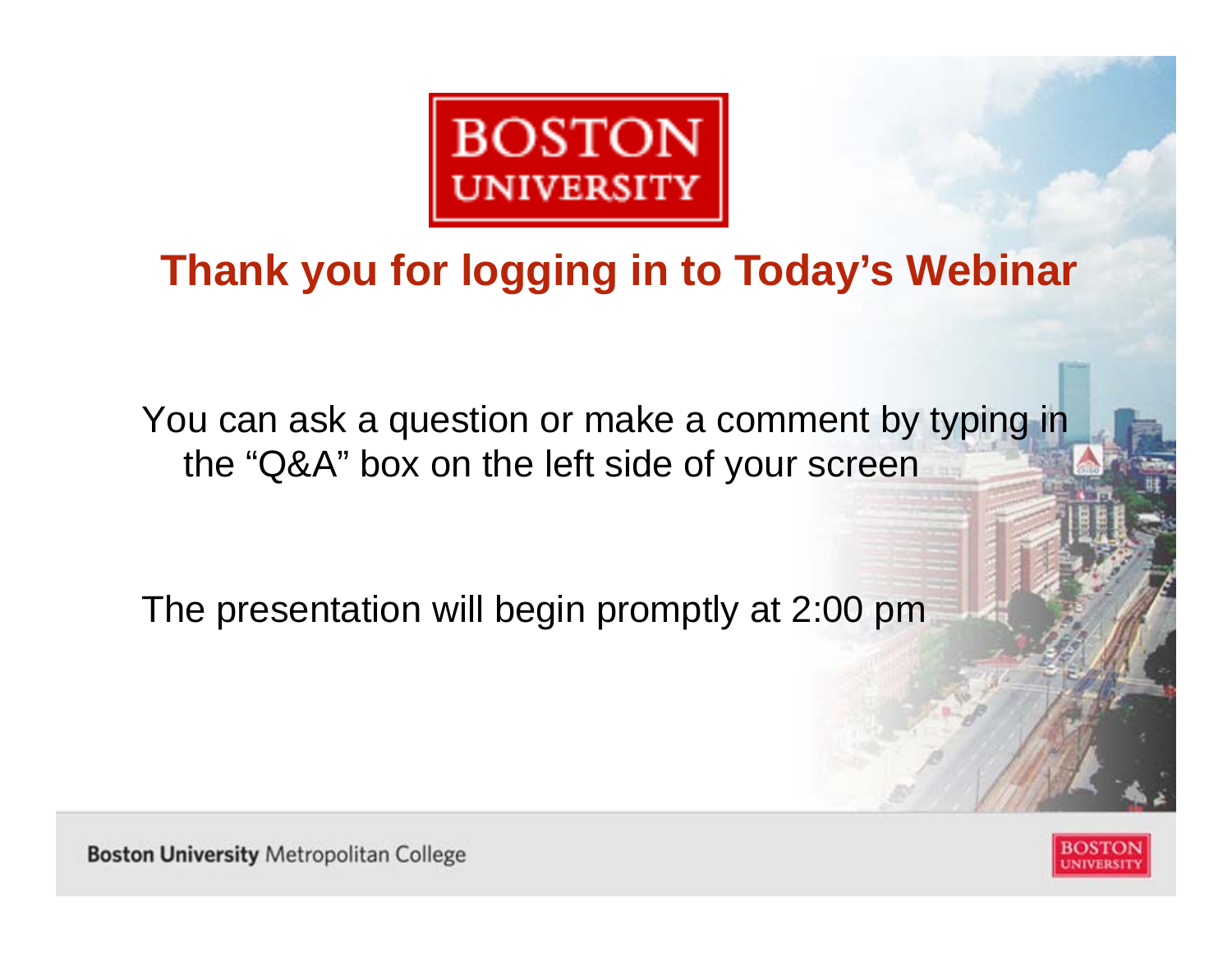**Boston University Metropolitan College** bu.edu/met





#### **hosted by: Justin Anderson Senior Enrollment AdvisorMetropolitan College Enrollment Services**

**met@bu.edu**

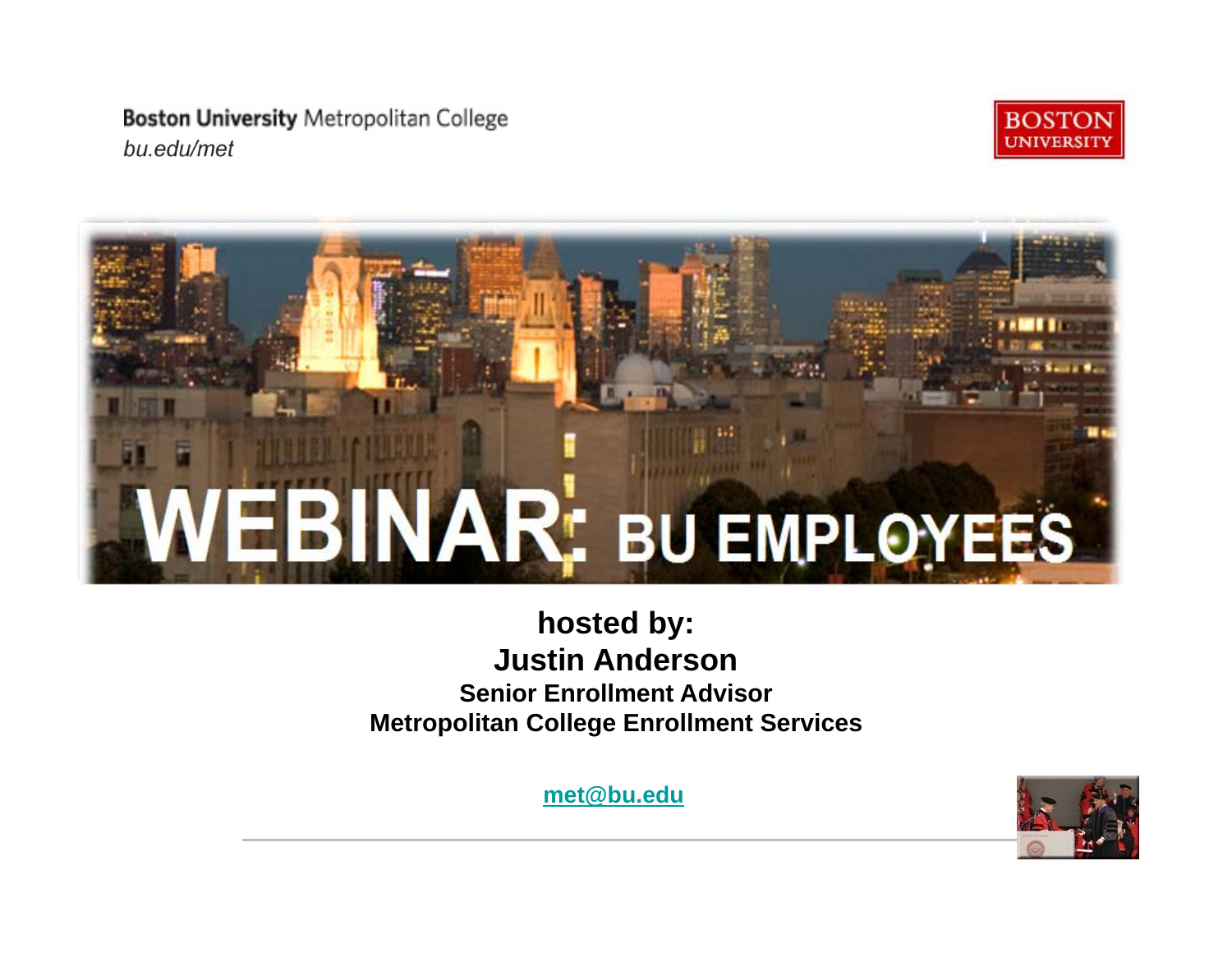## **About Boston University Metropolitan College**

#### **Metropolitan College**

- $\mathcal{C}$ Established in 1965
- $\mathcal{L}_{\mathcal{A}}$ Full or part-time evening programs
- $\mathcal{L}_{\mathcal{A}}$  Over 850 courses in 60 degree and certificate programs
- $\mathcal{C}$ Over 4,000 students

#### **What sets MET Apart?**

- From BU's full time programs:
- Open enrollment
- Evening courses
- Rolling admissions
- Reasonable part-time tuition
- $\overline{\phantom{a}}$ Full-time faculty











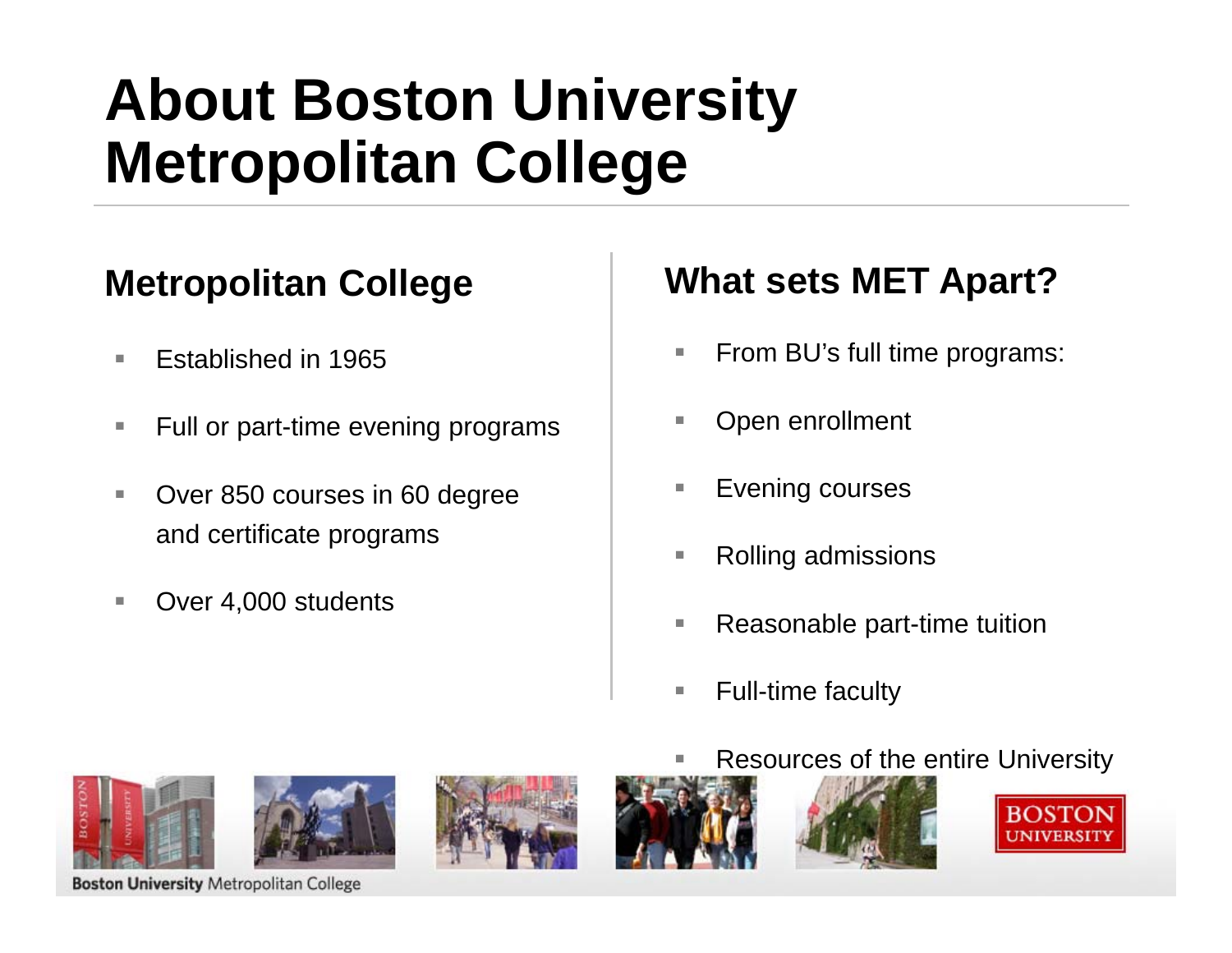# **Undergraduate Degree Programs**

- $\overline{\phantom{a}}$ Art History
- $\mathcal{L}_{\mathcal{A}}$ Biology
- $\mathbb{R}^n$  Biomedical Laboratory & Clinical **Sciences**
- $\overline{\phantom{a}}$ Computer Science
- $\mathcal{L}_{\mathcal{A}}$ Criminal Justice
- $\mathbb{R}^n$ **Economics**
- $\overline{\phantom{a}}$ English & American Literature
- $\overline{\phantom{a}}$ **History**
- n. Interdisciplinary Studies
- п Management Studies
- $\mathcal{L}_{\mathcal{A}}$ **Mathematics**
- $\mathbf{r}$ Philosophy
- T. Psychology
- n. Sociology
- n. Urban Affairs











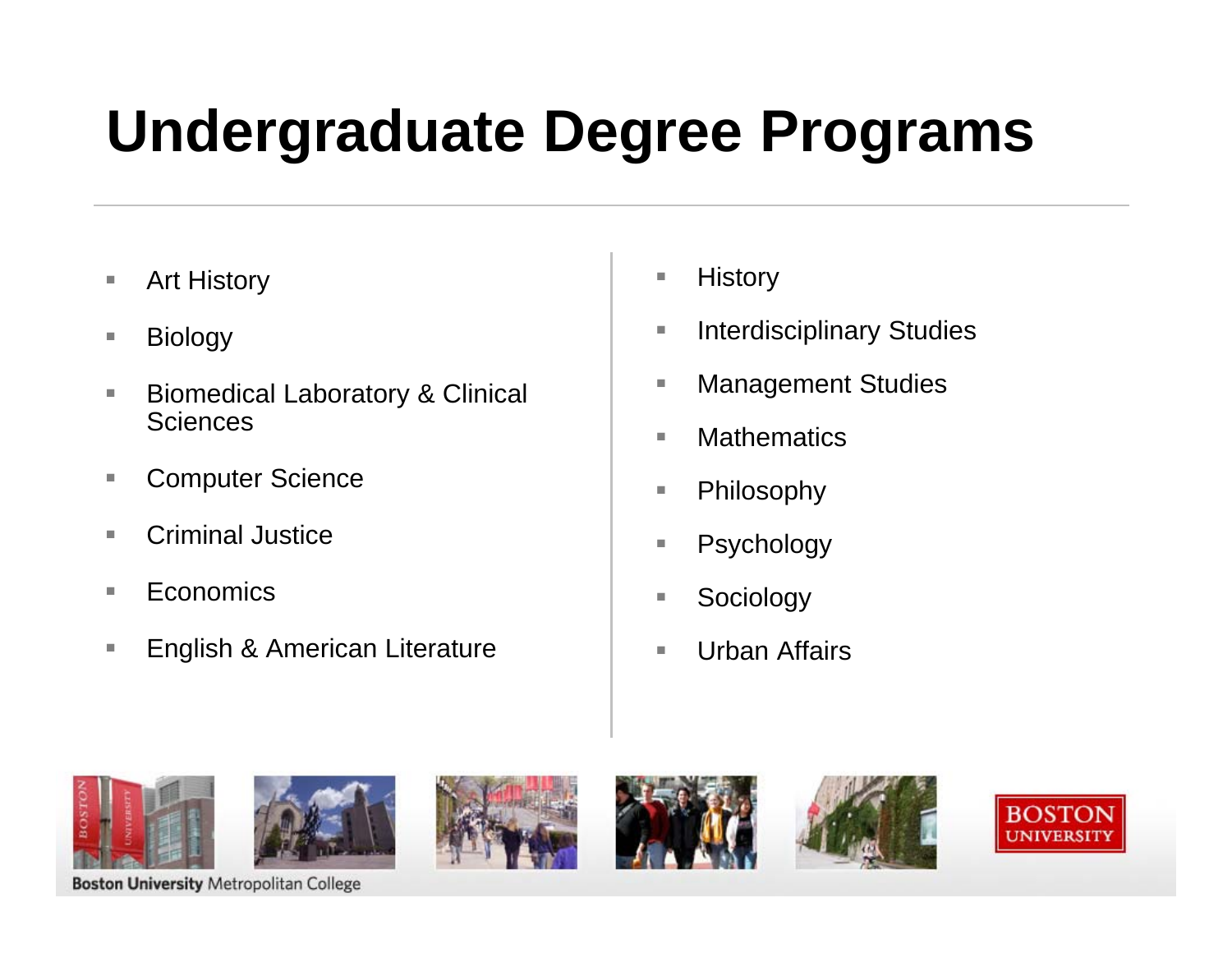# **Undergraduate Certificate Programs**

- $\mathcal{L}_{\mathcal{A}}$ Biotechnology
- T. Business Management
- m. Clinical Research
- T. Computer Science
- T. Criminal Justice
- $\mathcal{L}_{\mathcal{A}}$ International Business Management

POST-BACCALAUREATE CERTIFICATE

m. Pre-Medical Studies



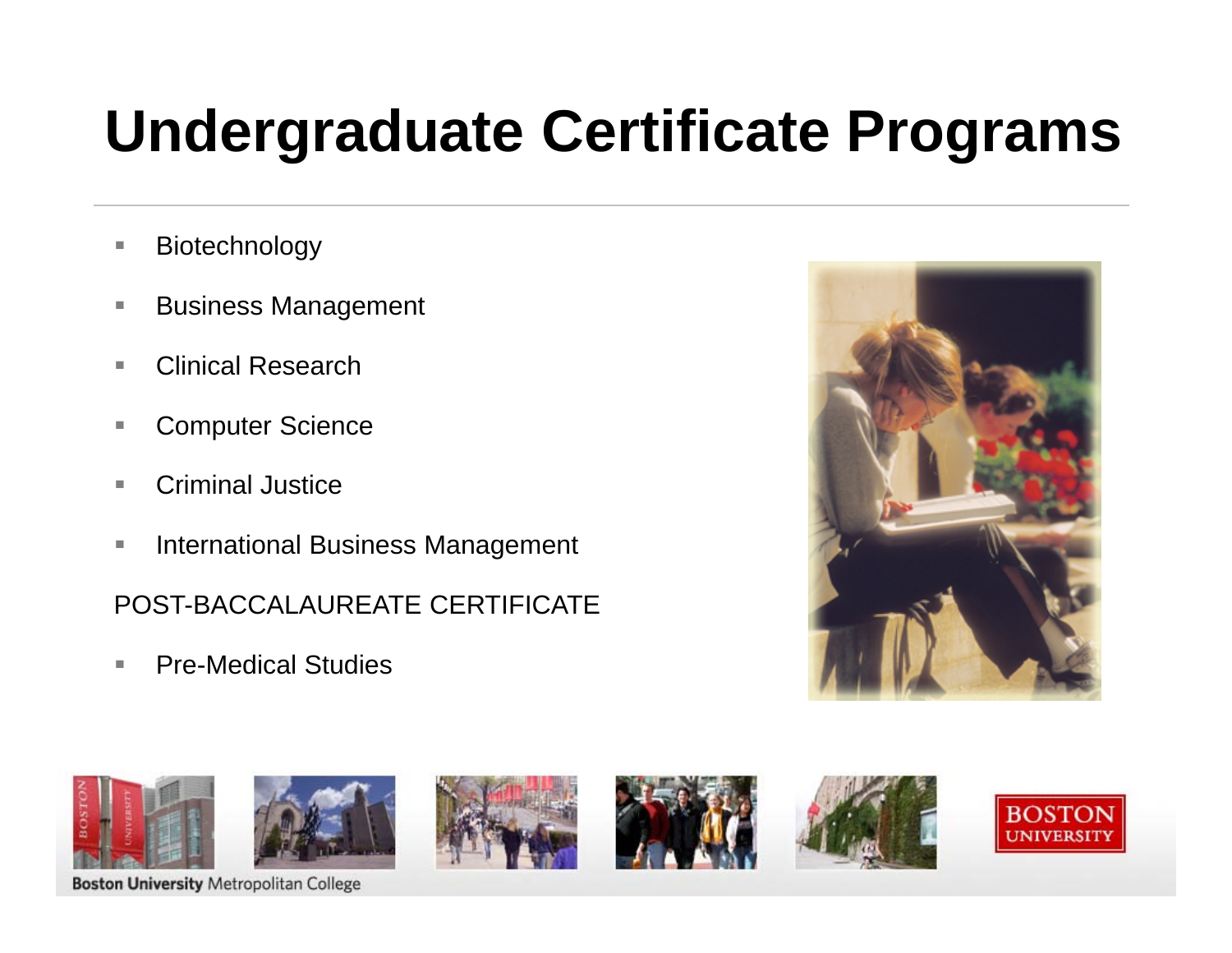## **Undergraduate Degree Requirements**

- $\overline{\phantom{a}}$ 128 Credits (32 courses) total
- $\mathbb{R}^n$ Minimum of 48 credits must be taken at BU
- $\blacksquare$  No more than 64 credits can be transferred from a 2-year school
- $\mathcal{L}_{\mathcal{A}}$  Degree Programs consist of:
	- –Distribution Requirements
	- Specialization and Related Courses
	- **Electives**













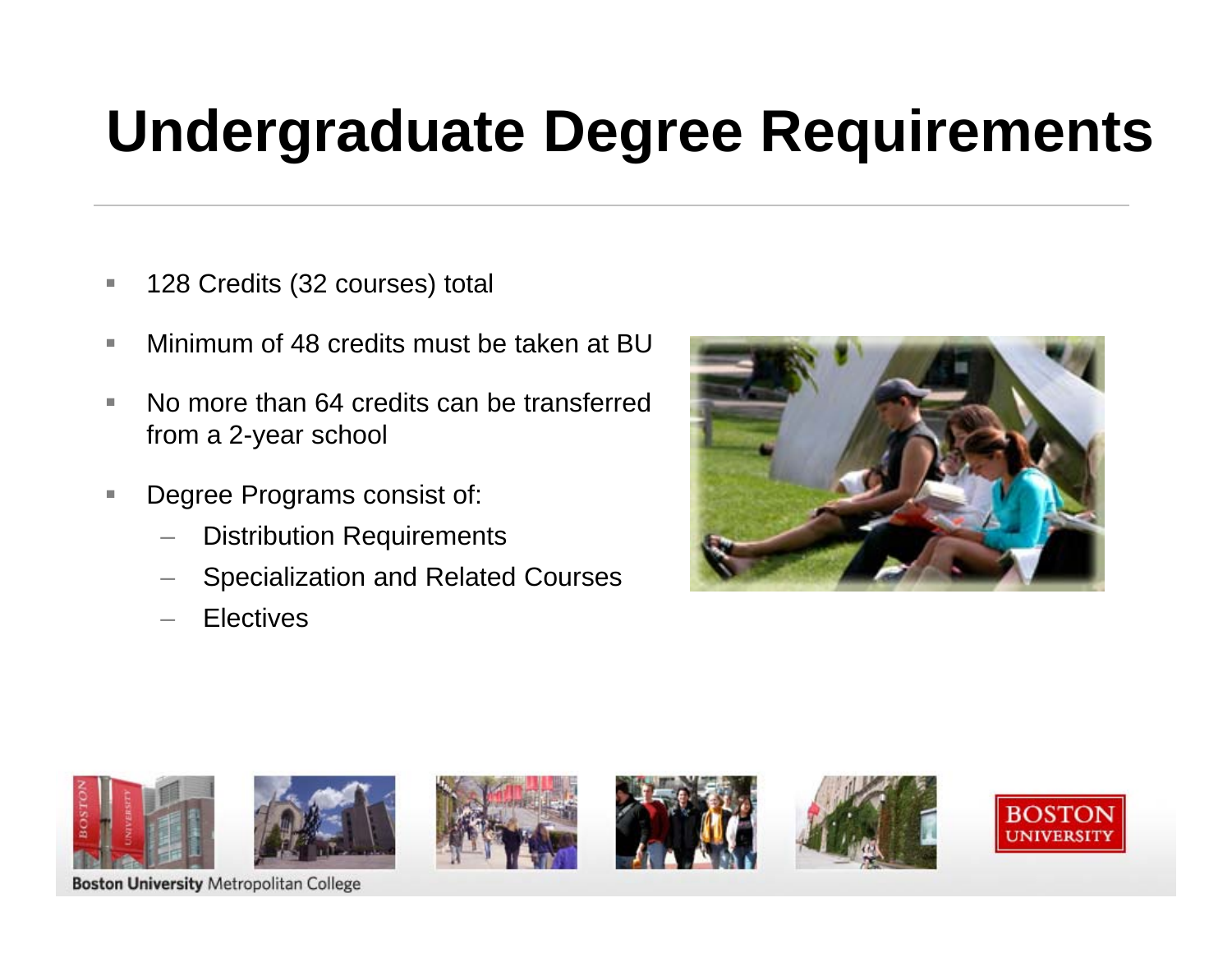## **Admission Criteria Continuing Education**

Six previous college courses taken at one regionally accredited institution

- $\blacksquare$  Overall GPA of at least 2.5 if taken outside of BU
- $\mathbf{r}$  Overall GPA of at least 2.3 if taken within BU
- $\overline{\phantom{a}}$  College-level English Composition (MET EN 104)





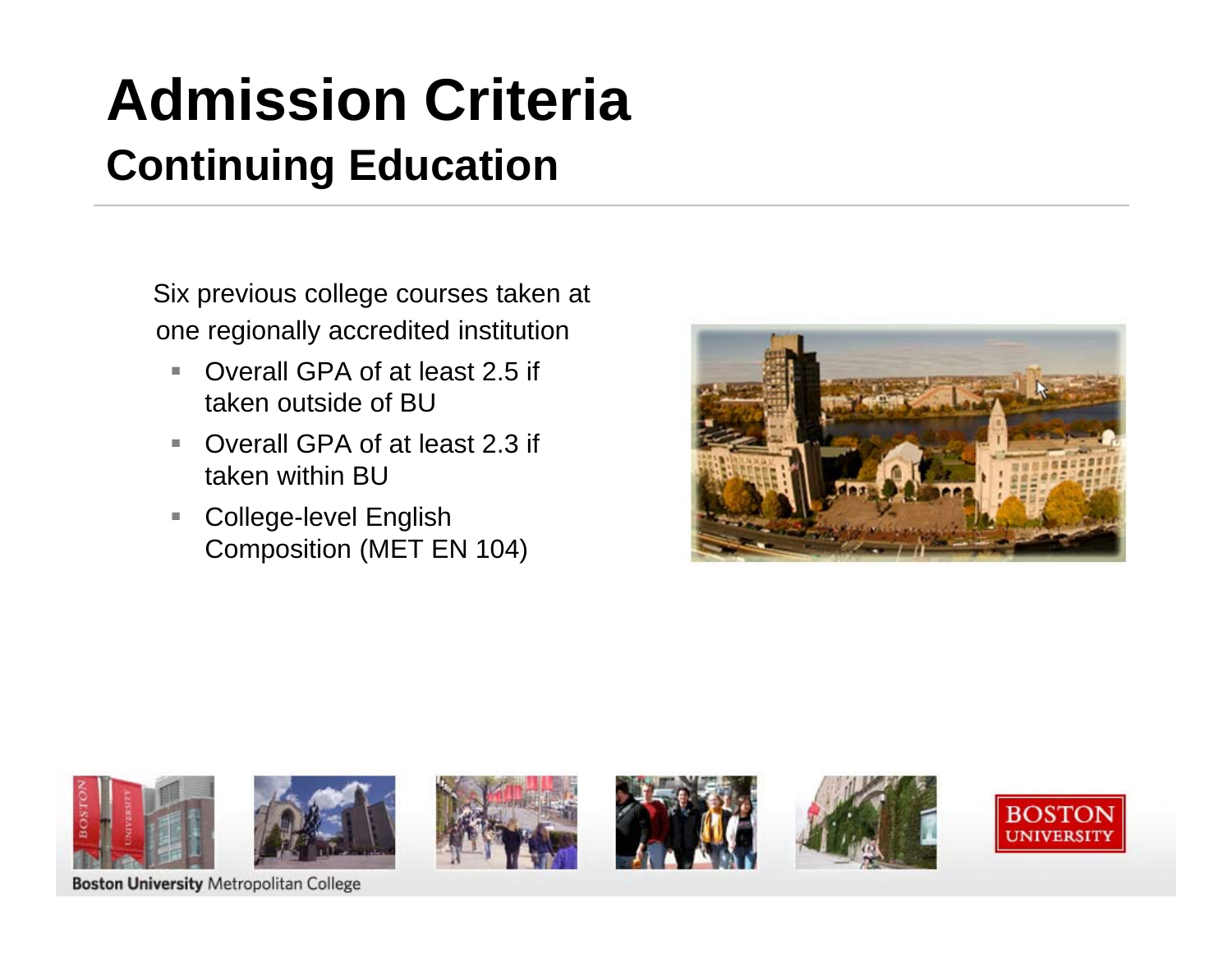# **Transfer Policies**

#### **Transfer courses from regionally accredited colleges and universities**

- Grades must be C or higher (must equal 2.0 GPA)
- Pass/Fail courses not transferable
- **Internships/Practicum not transferable**

#### **CLEP credits**

- Up to 64 credits are accepted
- Prior written approval required from MET counselor
- **WWW.collegeboard.com/clep**











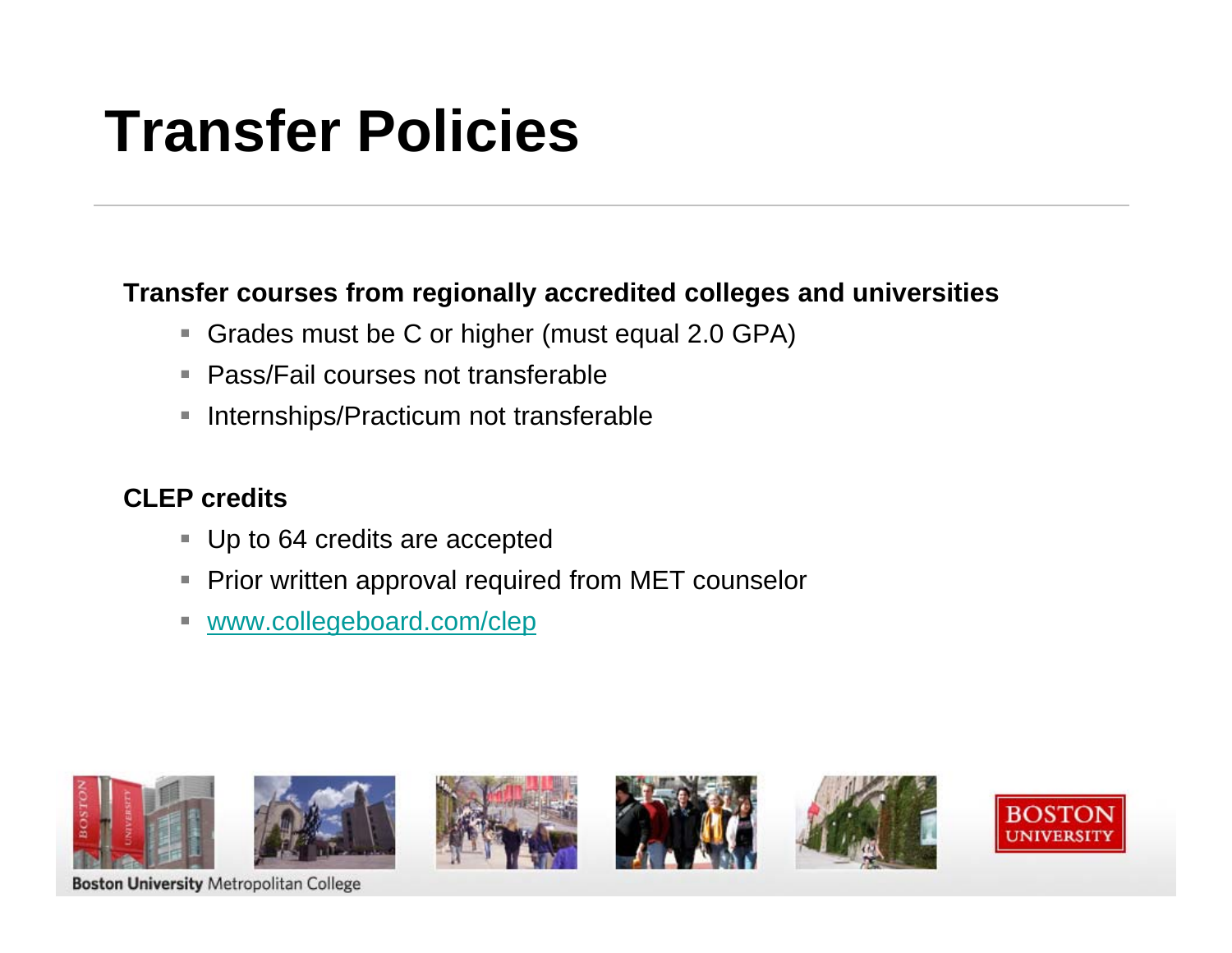# **Application Requirements**

- ٠ Completed application (bu.edu/met/apply)
- п Personal Statement
- $\mathcal{C}$ Official transcript from each college attended
- $\mathbf{u}$ Official high school transcript (or GED)
- $\mathcal{L}_{\mathcal{A}}$ A nonrefundable \$80 application fee



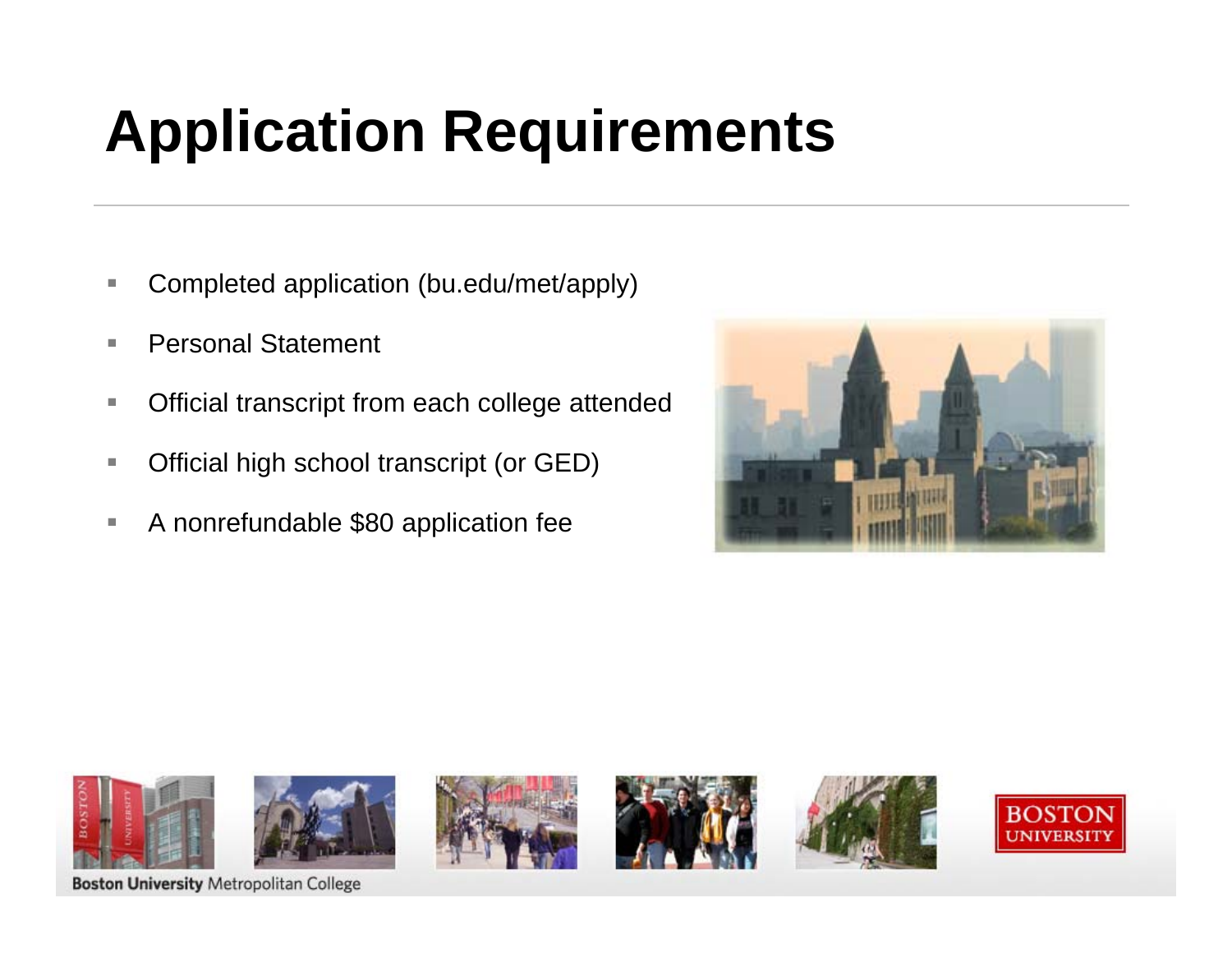## **Undergraduate Student Services**

**Boston University Metropolitan College**

**755 Commonwealth Avenue, Room 102**

**Boston, Massachusetts 02215**

**617-353-2980**

**metuss@bu.edu**

**Fax: 617-353-4190**

**Bring all transcripts** (Ideally, sent or faxed prior to the meeting)

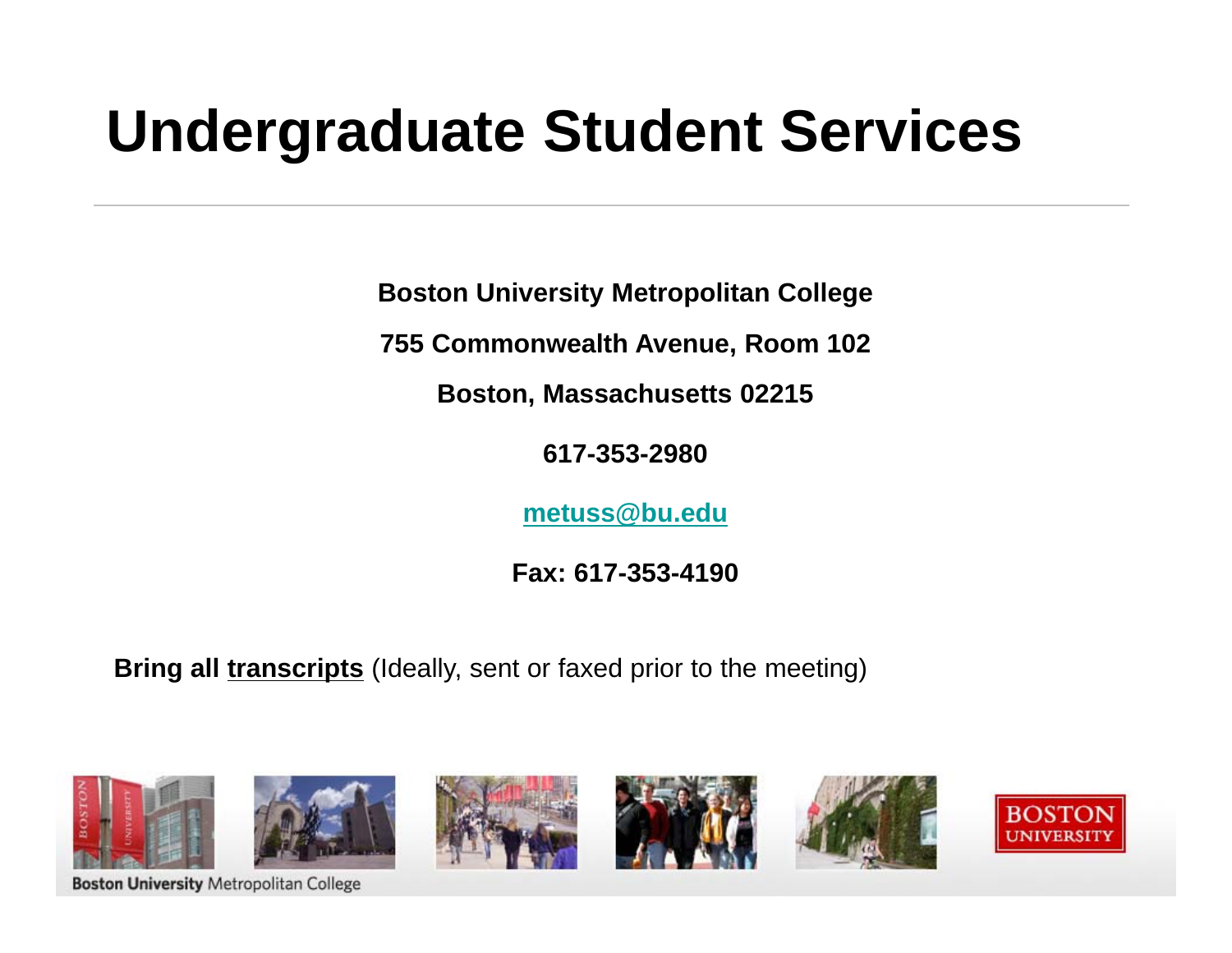### **Graduate Degree Programs**

**Master of City Planning (64 credits)**

**Master of Criminal Justice (40 credits)**

**Master of Liberal Arts in Gastronomy (40 credits)**

**Master of Urban Affairs (36 credits)**

**Master of Science in:**

- П **Actuarial Science (43 credits)**
- $\mathbf{r}$  **Administrative Studies (48 credits)**
	- Î. Economic Development & Tourism Mgmt.
	- × E-Commerce, Systems & Technology
	- $\mathbf{r}$ Financial Economics
	- х Innovation & Technology
	- ٠ Multinational Commerce
- $\blacksquare$ **Advertising (40 credits, part-time only)**
- $\blacksquare$ **Arts Administration (40 credits)**
- п **Computer Information Systems (40 credits) +**Optional concentrations:
	- ù, Computer Networks
	- П Database & Knowledge Management
	- П Health Informatics
	- П IT Project Management
	- П Security
	- ù, Web Application Development
- п **Computer Science (40 credits)**
- ×. **Project Management (48 credits)**
- $\blacksquare$ **Telecommunication (40 credits)**

**+** *Also available in blended format*

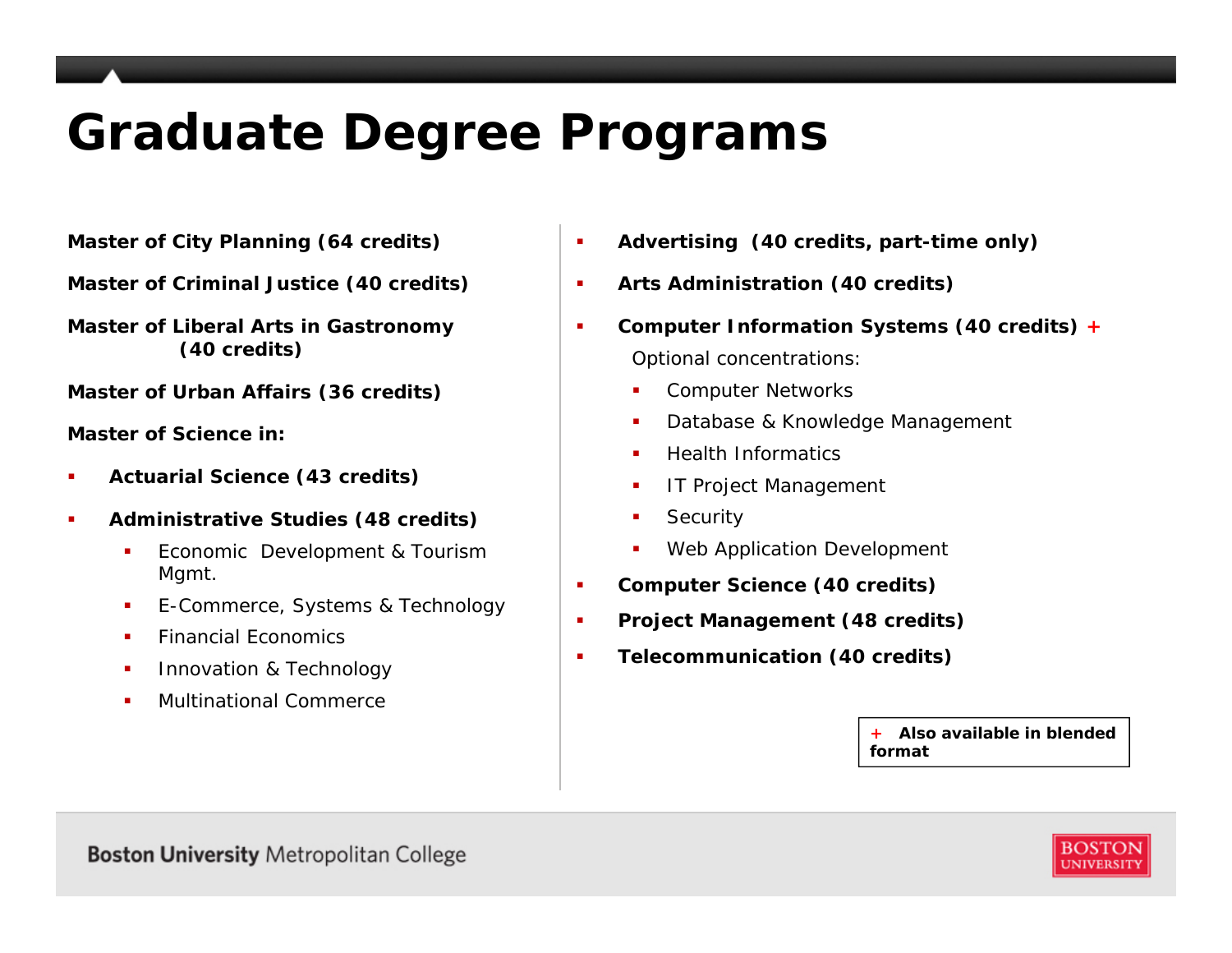#### **Graduate Certificate Programs**

- П **Advanced Information Technology**
- ×. **Applied Sustainability**
- ٠ **Arts Administration**
- $\blacksquare$  **Database Systems & Business Intelligence**
- ×. **Digital Forensics**
- $\blacksquare$  **Electronic Commerce, Systems and Technology**
- ×. **Financial Markets & Institutions**
- ш **Food Studies**
- ×. **Fundraising Management**
- П **Health Informatics**
- $\blacksquare$ **Information Security**
- $\blacksquare$ **Information Technology**
- П **Information Technology Project Management**
- a, **Innovation and Entrepreneurship**
- a, **International Business Management**
- a, **International Marketing**
- a, **Medical Information Security & Privacy**
- ×. **Project Management**
- П **Software Engineering**
- a, **Software Engineering in Healthcare Systems**
- ×. **Tourism Development**
- П **Web Application Development**

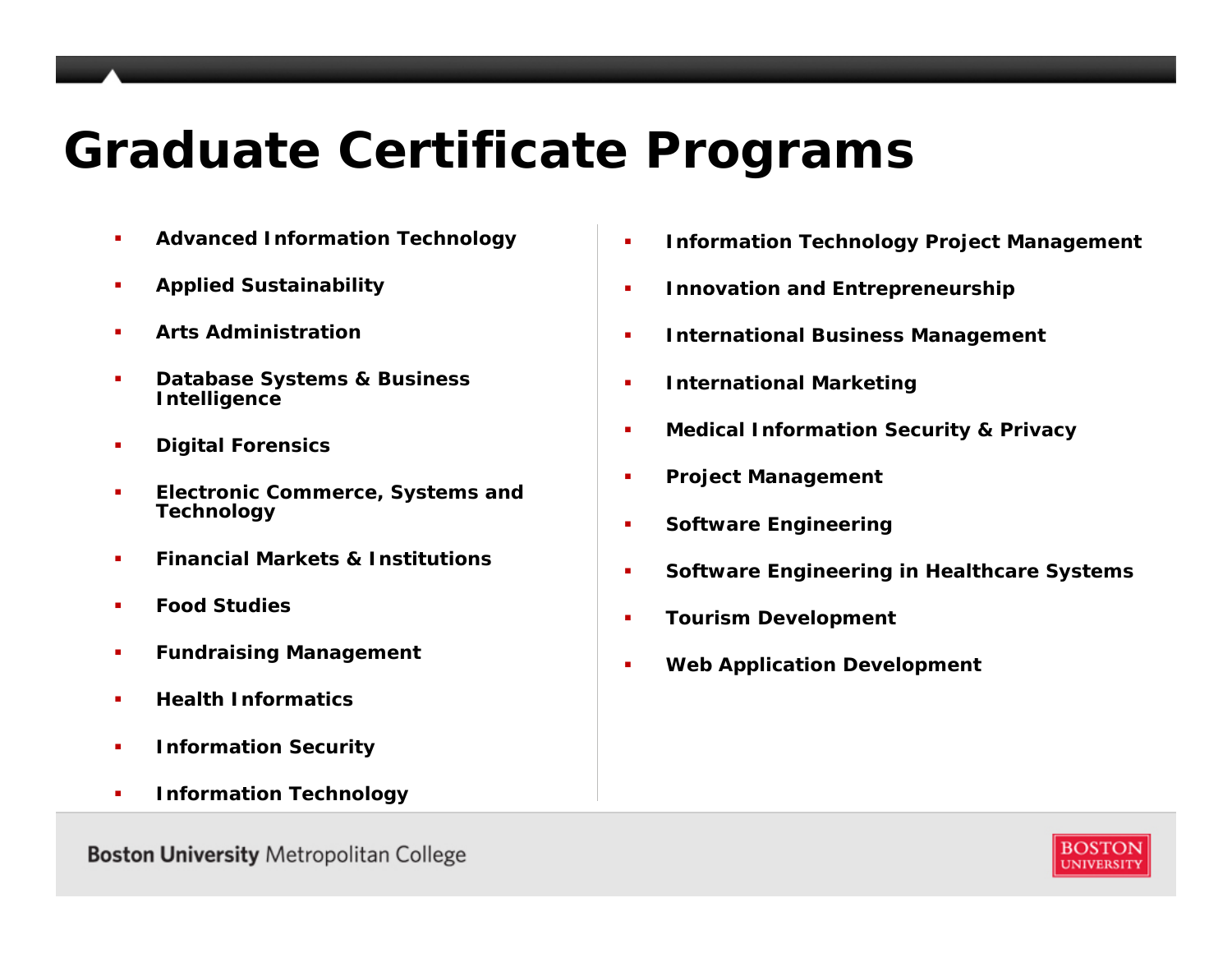## **Admission Requirements**

- П Apply online at http://bu.edu/met/apply
- П Official transcript from each college and graduate school attended
- ▉ 3 letters of recommendation
	- $\blacksquare$  At least one academic reference if you graduated within the past 3 years
- ▉ Self-evaluation (essay describing motivation for study)
- п Current résumé
- $\overline{\phantom{a}}$  Non-refundable application fee
	- $\blacksquare$ \$80 for degrees, \$25 for certificates
- $\mathcal{L}_{\mathcal{A}}$ Additional materials may be required by the academic department

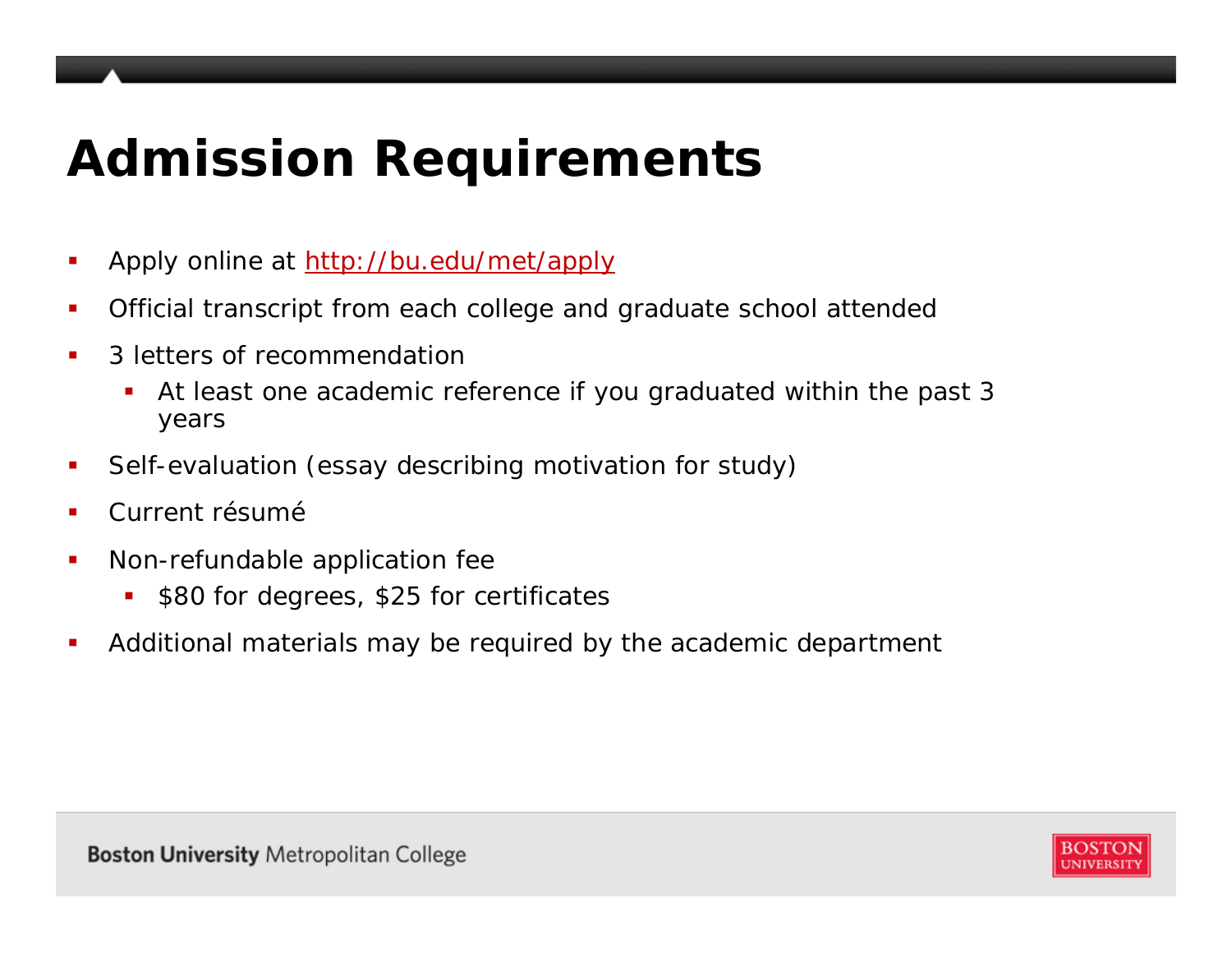### **Tuition & Fees**

#### **2015-2016 Academic Year**

- $\overline{\phantom{a}}$  Courses numbered 100-599  $$425$  per credit, part-time =  $$1,700$  per course
- $\sim$  Courses numbered 600-999\$820 per credit, part-time  $= $3,280$  per course
- m. \$60 student services fee per semester
- $\mathcal{L}_{\mathcal{A}}$ **Full-time** tuition (for comparison) = \$23,711/semester

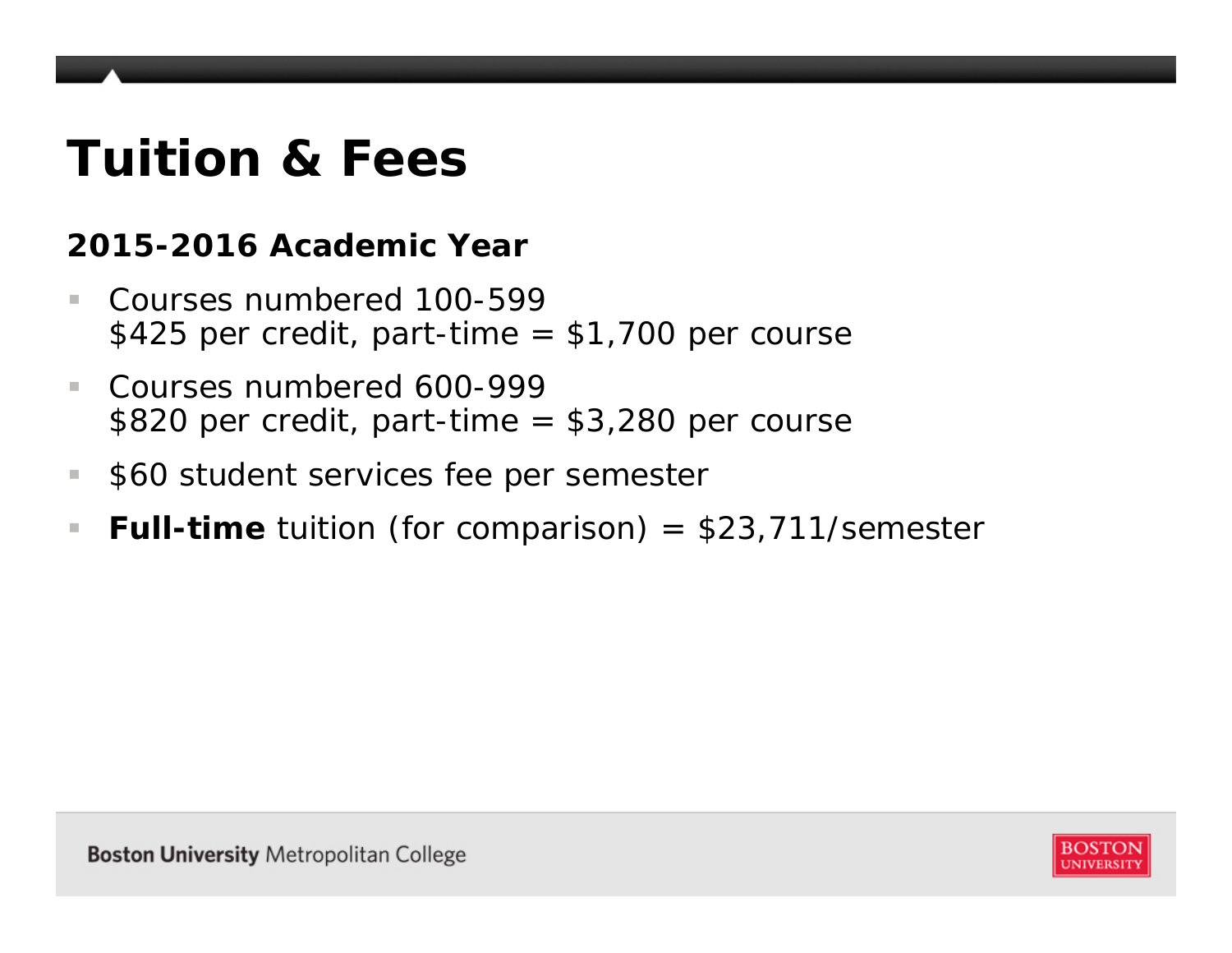### **Tuition Remission**

- $\mathcal{L}_{\mathcal{A}}$ 100% tuition covered for first 4 credit hours per semester
- $\mathcal{C}$ 90% covered for the next 4 credit hours per semester
- m. Courses numbered 100-599

 $\rightarrow$  \$425/credit \* 4 = \$1700/course (10% = \$170)

 $\mathcal{L}_{\mathcal{A}}$ Courses numbered 600-999

 $\rightarrow$  \$820/credit \* 4 = \$3,280/course (10% = \$328)

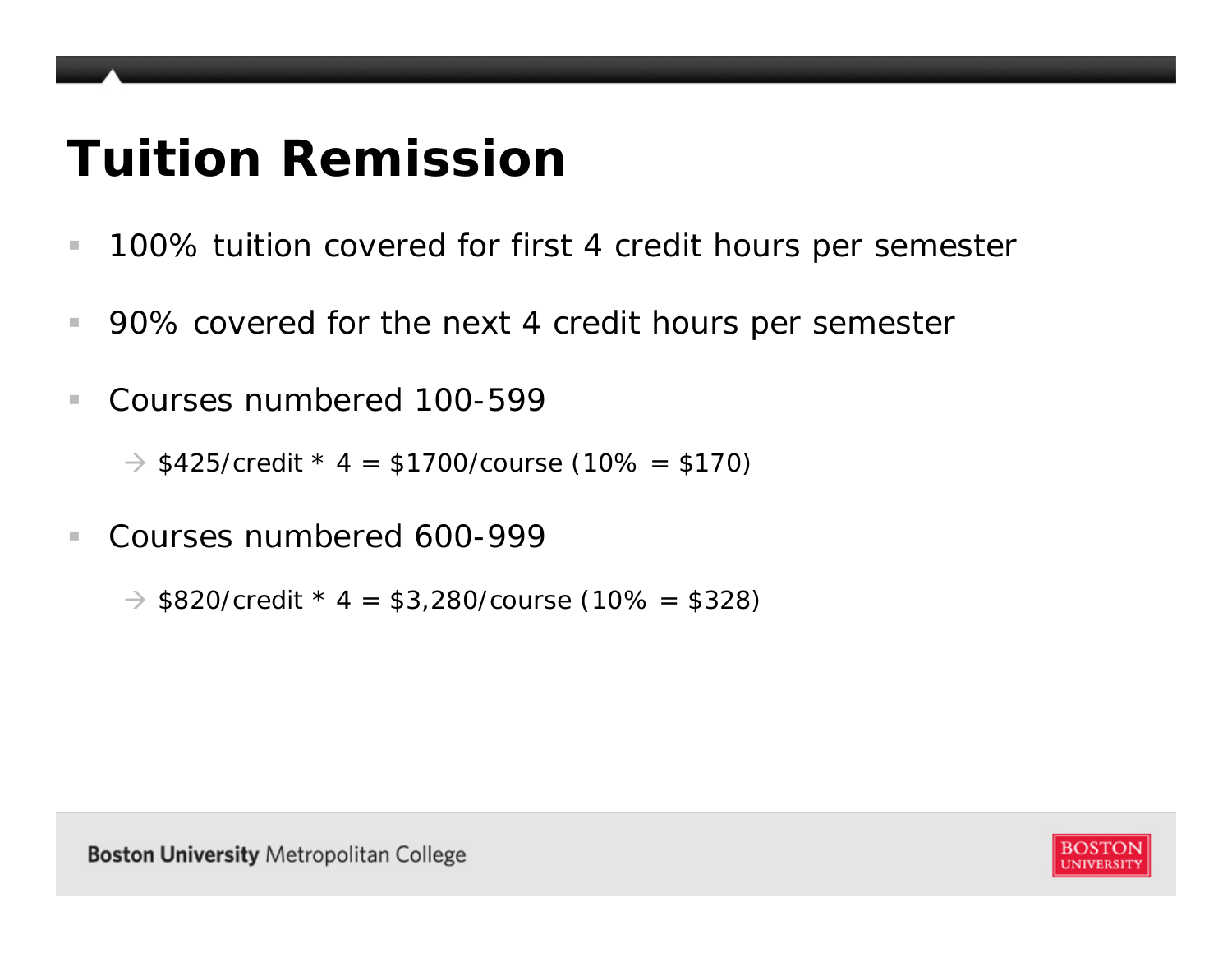### **Tuition Remission Does Not Cover:**

- $\mathcal{L}_{\mathcal{A}}$ Registration/Student Services Fee (\$60/semester)
- $\mathcal{C}$ Books, lab fees, late fees
- $\overline{\phantom{a}}$ ■ Classroom materials/travel costs
- $\mathcal{L}_{\mathcal{A}}$ Application fee
- $\overline{\phantom{a}}$ Online study
- $\mathcal{L}_{\mathcal{A}}$ Center for Professional Education courses

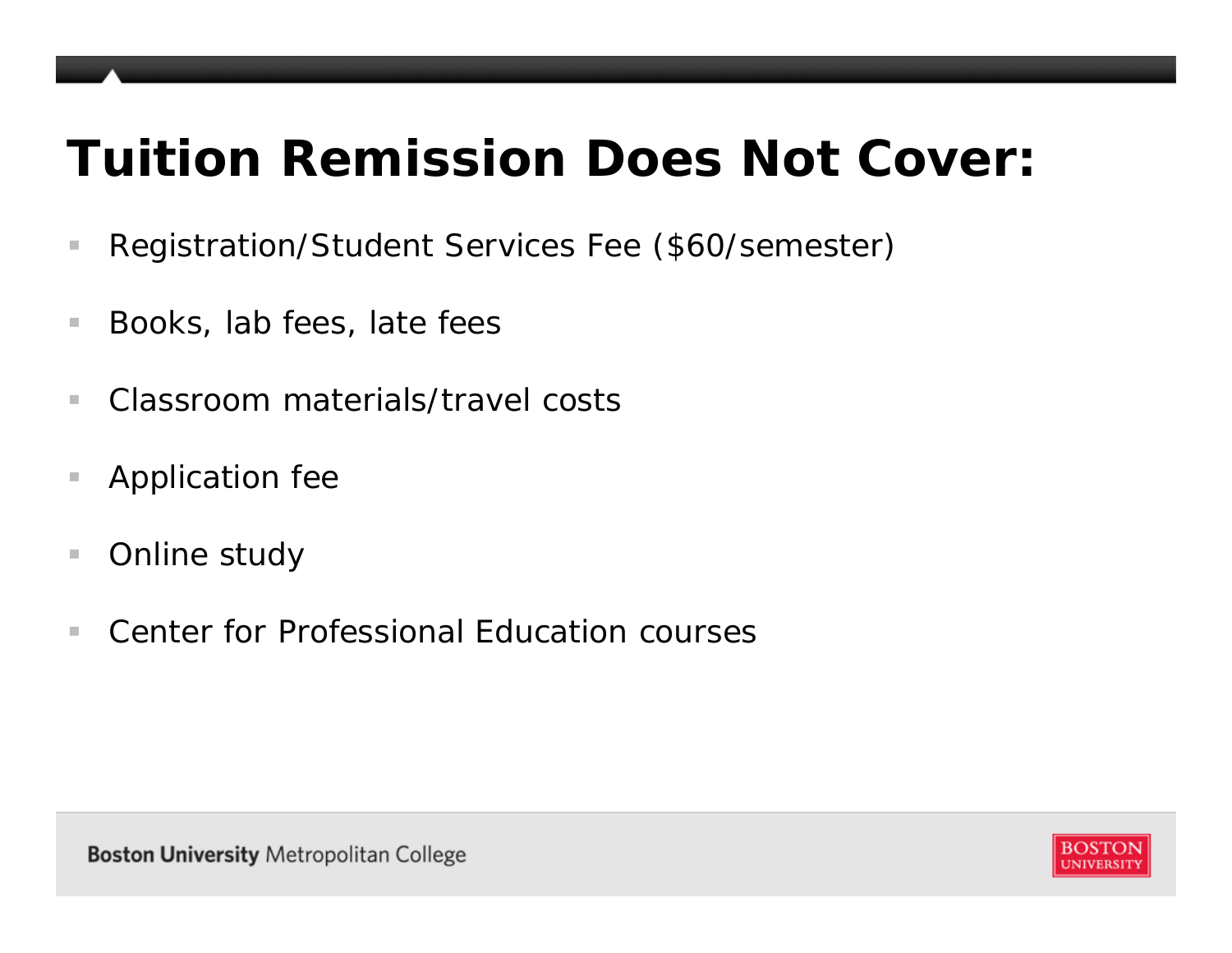### **Tuition Remission & Your taxes**

- $\mathcal{C}$  Tuition Remission benefit for undergraduate courses (100- 599) is tax exempt.
- $\mathcal{L}_{\mathcal{A}}$  Tuition remission benefit for graduate courses (600-999) is considered additional taxable income.
- $\mathcal{C}$  First \$5,250 of graduate remission benefit each calendar year is tax exempt
- $\mathcal{C}$  To contact a Benefits Officer, call 617-353-4488 or email perben@bu.edu

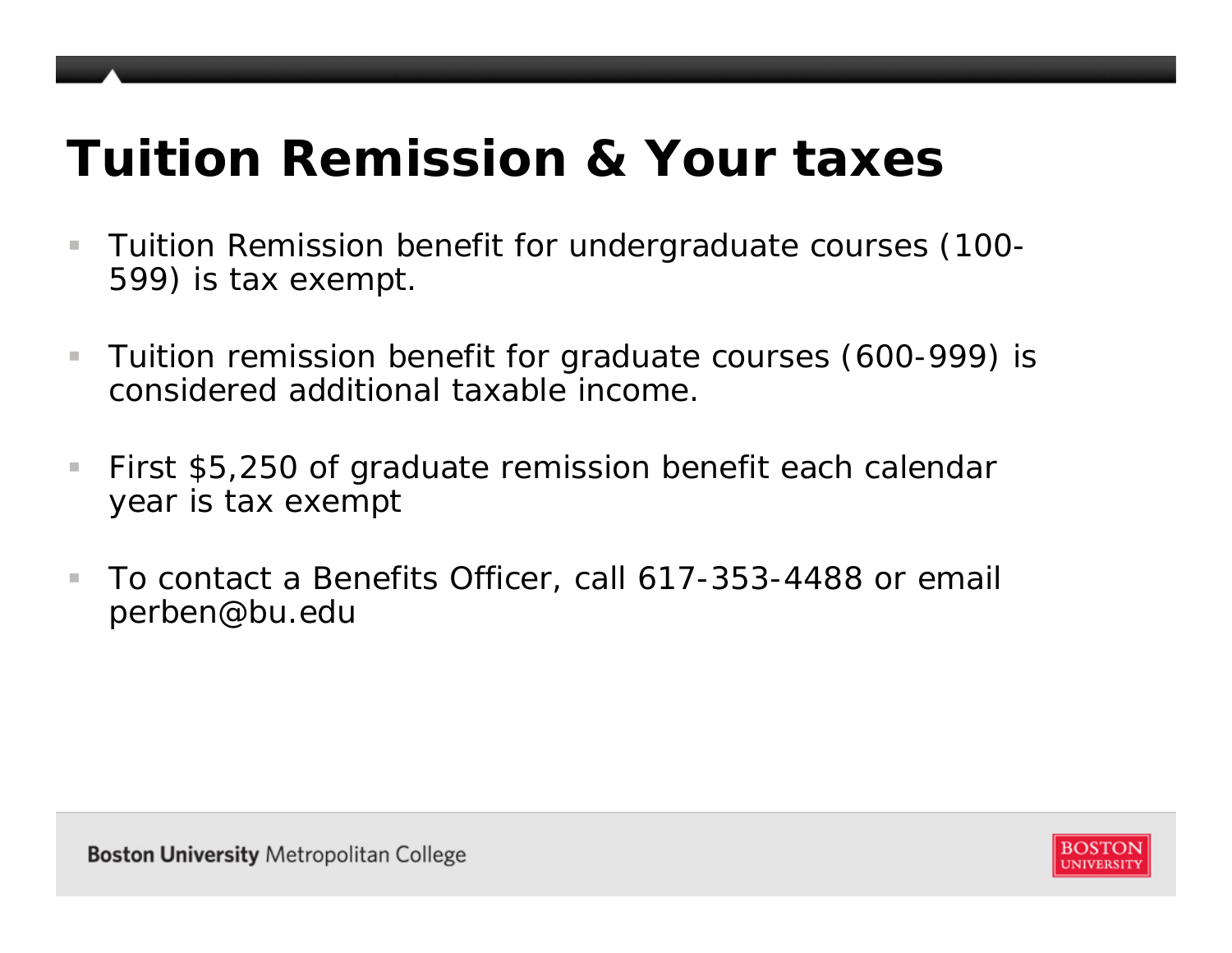## **Using Tuition Remission**

 $\mathcal{L}_{\mathcal{A}}$ Step 1: Register for courses

 $\rightarrow$  If this is your first course as an employee, use paper registration form

- $\mathcal{L}_{\mathcal{A}}$  Step 2: Log on to BU Works: Employee Self Service to apply for tuition remission
- $\mathcal{L}_{\mathcal{A}}$  Step 3: Pay your Student Account Balance on StudentLink (Money Matters tab) before payment deadline.

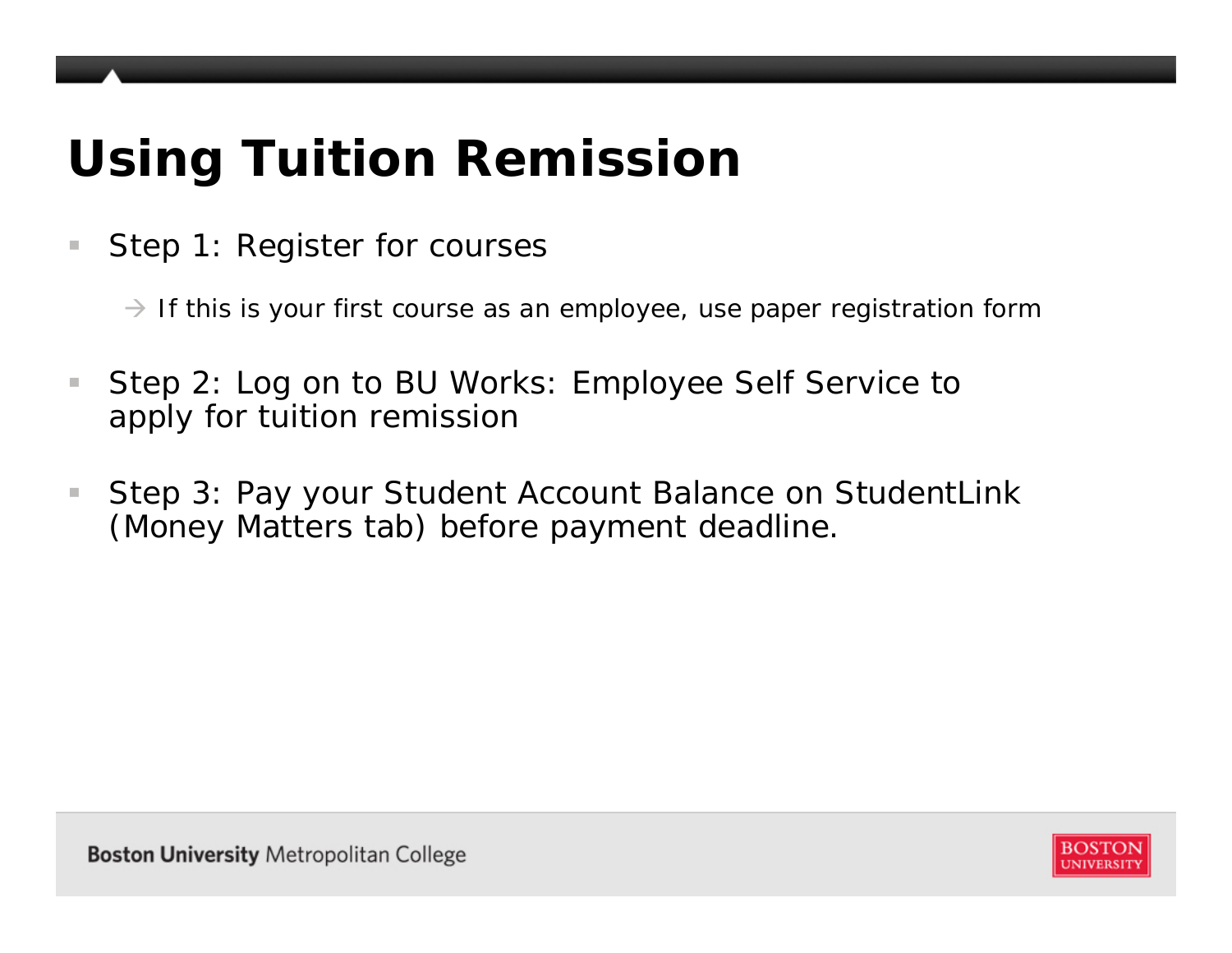## **Your Next Steps…**

- П Apply Online for a degree or certificate program → bu.edu/met/apply
- $\mathcal{L}_{\mathcal{A}}$  Summer 2 2015 courses in Boston begin on June 29.
	- $\rightarrow$  Course offerings are available to view online at www.bu.edu/summer/courses

 $\rightarrow$ Registration is open www.bu.edu/summer/registration

- $\mathcal{L}_{\mathcal{A}}$  Fall 2015 courses begin September 2
	- $\rightarrow$  Course offerings are available to view online at www.bu.edu/met/courses/graduate
	- $\rightarrow$  Registration for new students is open.